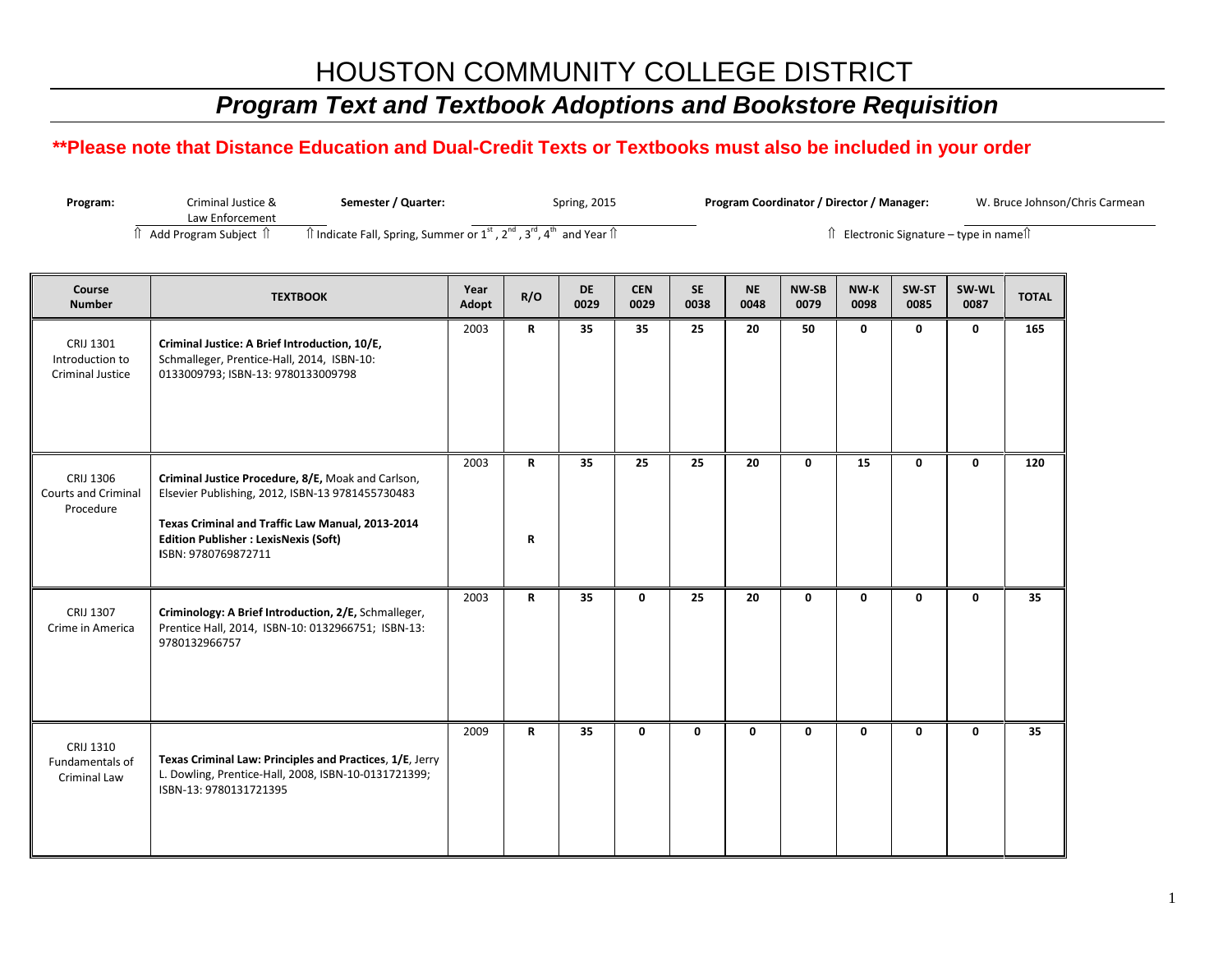## HOUSTON COMMUNITY COLLEGE DISTRICT

## *Program Text and Textbook Adoptions and Bookstore Requisition*

#### **\*\*Please note that Distance Education and Dual-Credit Texts or Textbooks must also be included in your order**

| Course<br><b>Number</b>                                | <b>TEXTBOOK</b>                                                                                                                                                                                                 | Year<br>Adopt | R/O          | DE<br>0029 | <b>CEN</b><br>0029 | <b>SE</b><br>0038 | <b>NE</b><br>0048 | <b>NW-SB</b><br>0079 | NW-K<br>0098 | SW-ST<br>0085 | SW-WL<br>0087 | <b>TOTAL</b> |
|--------------------------------------------------------|-----------------------------------------------------------------------------------------------------------------------------------------------------------------------------------------------------------------|---------------|--------------|------------|--------------------|-------------------|-------------------|----------------------|--------------|---------------|---------------|--------------|
| CRIJ 1310<br>Fundamentals of<br>Criminal Law           | Criminal Law, 9/E, Pollock, Elsevier Publishing, 2009,<br>ISBN 13: 978-1-59345-504-0<br>Texas Criminal and Traffic Law Manual, 2013-2014<br><b>Edition Publisher : LexisNexis (Soft)</b><br>ISBN: 9780769872711 | 2003          | R<br>R       | 0          | 0                  | 0                 | 0                 | 0                    | 0            | 0             | 0             | $\mathbf 0$  |
| CRIJ 1313<br>Juvenile Justice<br>Systems               | Juvenile Justice System, The: Delinquency, Processing,<br>and the Law, 7/E, Champion, Prentice-Hall Publishing,<br>2012, ISBN-10: 0132764466; ISBN-13: 9780132764469                                            | 2003          | $\mathsf{R}$ | 35         | 0                  | 0                 | 0                 | $\mathbf 0$          | 0            | 0             | $\mathbf 0$   | 35           |
| CRIJ 2301<br>Community<br>Resources in<br>Corrections  | Probation and Parole: Theory and Practice, 11/E,<br>Abadinsky, Prentice Hall, 2011, ISBN-10: 0135112478;<br>ISBN-13: 9780135112472                                                                              | 2003          | R            | 35         | 0                  | 0                 | 0                 | 0                    | 0            | 0             | 0             | 35           |
| <b>CRIJ 2313</b><br>Correctional<br>Systems & Practice | Corrections in America: An Introduction, 13/E, Allen,<br>Latessa, and Ponder, Prentice-Hall Publishing, 2012,<br>ISBN-10: 0132726777; ISBN-13: 9780132726771                                                    | 2003          | $\mathsf{R}$ | 35         | 0                  | 0                 | 0                 | $\mathbf 0$          | 0            | 35            | 0             | 75           |